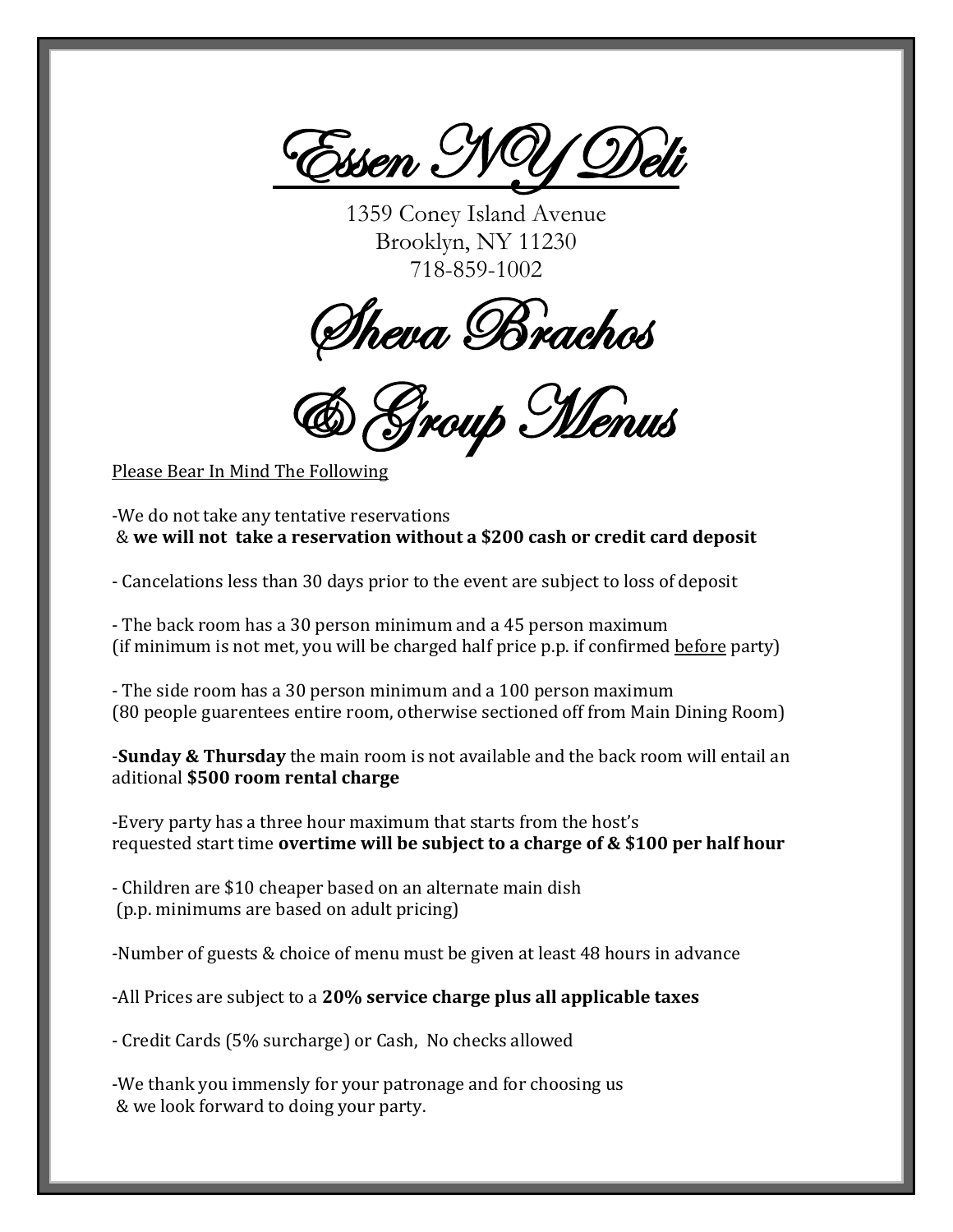Essen NY Deli

1359 Coney Island Avenue Brooklyn, NY 11230 718-859-1002

*Table Preset With Linen, China, Silverware, Challah Rolls, Cole Slaw, Pickles, Water, & Soda SOUP Chicken Noodle Soup Turkey Gumbo Soup Mushroom Barley Soup* 

*ENTRÉE SELECTIONS* 

*Essen Famous Sandwich Choice of Pastrami, Corned Beef, Roast Beef, or Turkey Served With French Fries Grilled Chicken Cutlet Served With Grilled Vegetables Sesame Chicken* 

*Served With Fried Rice*

*DESSERT Napoleon Cup or Chocolate Mousse* 

**Menu #1 - \$45 per person**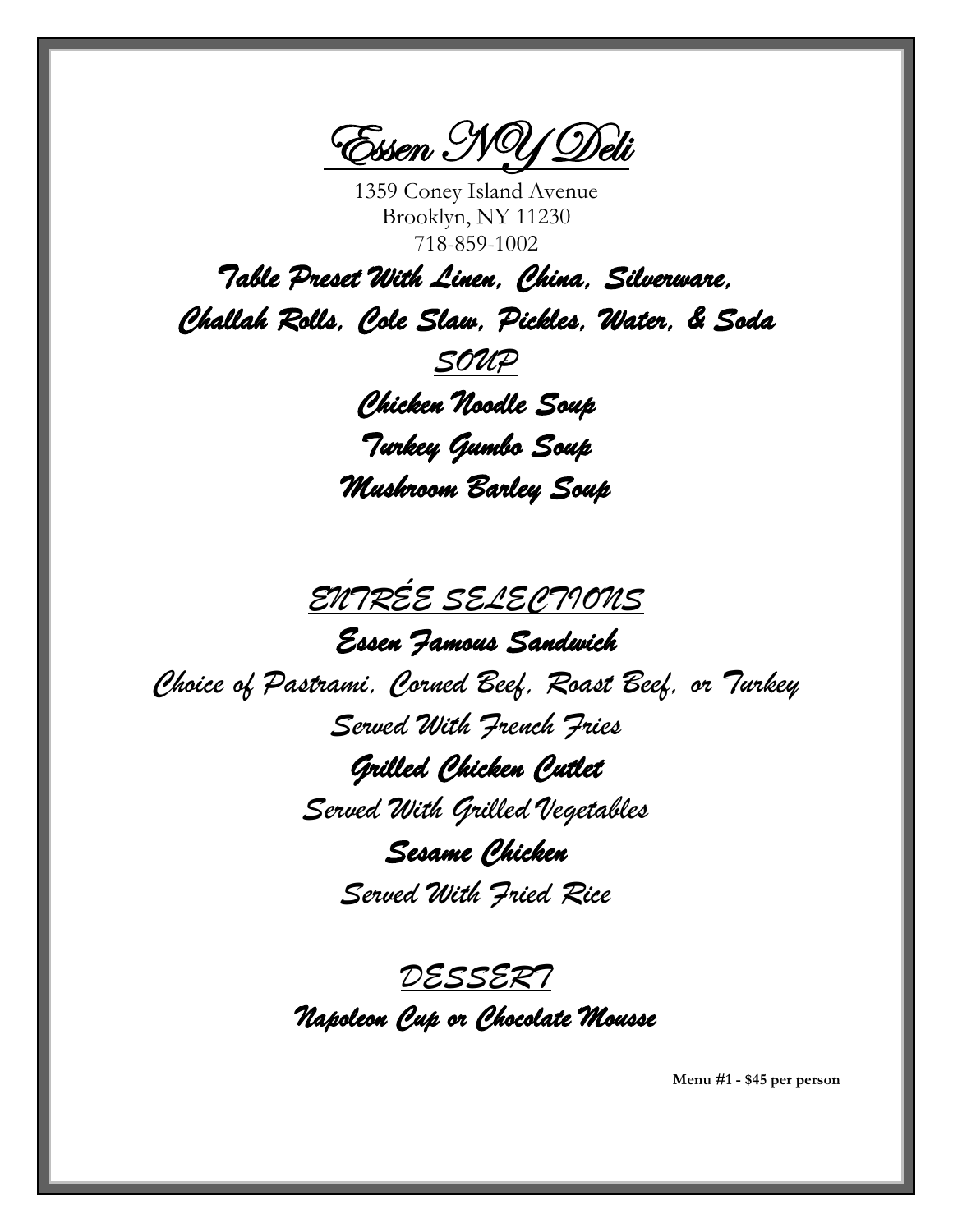Essen NY Deli

1359 Coney Island Avenue Brooklyn, NY 11230 718-859-1002

*Table Preset With Linen, China, Silverware, Challah Rolls, Cole Slaw, Pickles, Water, & Soda* 

*PASSING*

*D'oeuvres* 

*Franks in Blanks, Potato Puffs, & Mini Egg Rolls APPETIZER*

*Chicken Caesar Salad* 

*With Croutons*

*SOUP Chicken Noodle Soup Turkey Gumbo Soup Mushroom Barley Soup* 

*ENTRÉE SELECTIONS* 

*Roasted Beef Brisket Served With Roast Potatoes & Vegetables*

*Pesto Baby Chicken Served With Roast Potatoes & Vegetables*

> *Crispy Beef Served With Fried Rice*

*DESSERT Napoleon Cup or Chocolate Mousse* 

**Menu #2 - \$55 per person**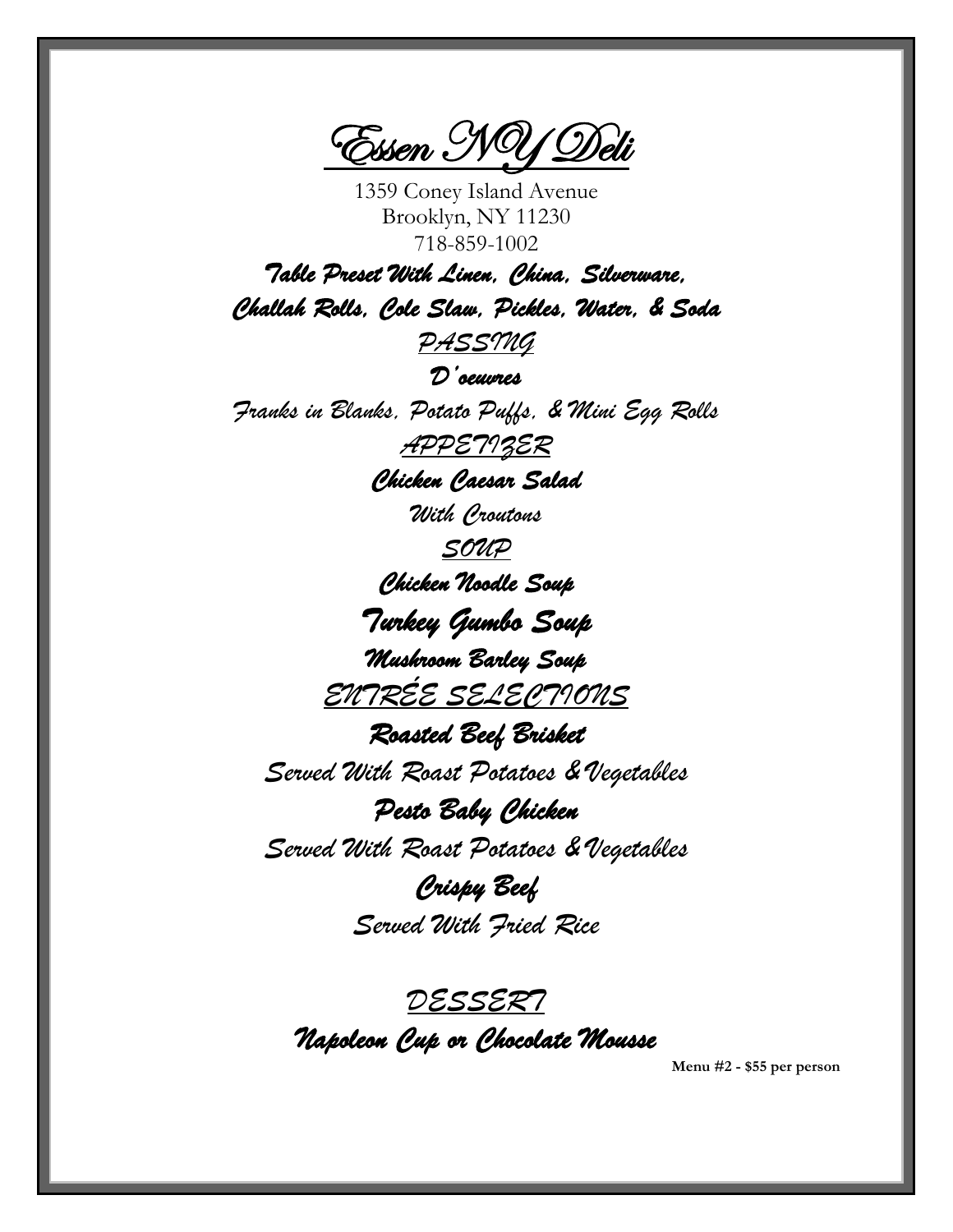Essen NY Deli

1359 Coney Island Avenue Brooklyn, NY 11230 718-859-1002

*Table Preset With Linen, China, Silverware, Challah Rolls, Cole Slaw, Pickles, Water, & Soda PASSING D'oeuvres Franks in Blanks, Potato Puffs, & Mini Egg Rolls APPETIZER Essen's Famous Deli Roll On a Bed of Greens SOUP Chicken Noodle Soup Turkey Gumbo Soup Mushroom Barley ENTRÉE SELECTIONS Broiled Rib Steak Romanian Tenderloin Steak Sino Skirt Steak Essen's Famous One Pounder All Served With Mashed Potatoes and Grilled Vegetables Dessert*

*Hot Chocolate Brownie Served With Ice Cream*

**Menu #3 - \$75 per person**